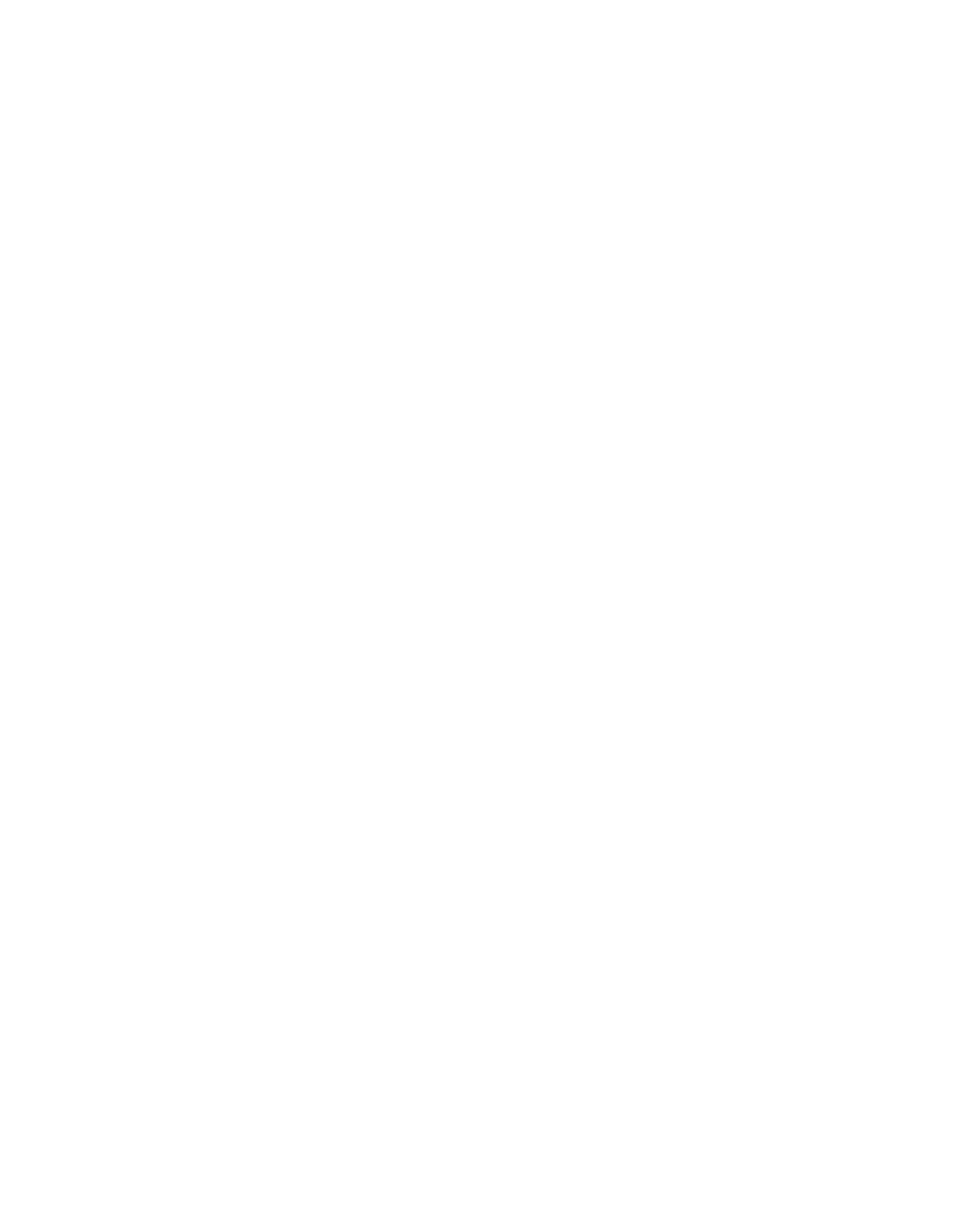**Annex V. Final Guidelines and Criteria for the Evaluation of Protected Areas to be listed under the SPAW Protocol** *(draft resulting from the 2007 consultation process and the Meeting to finalize the Guidelines and Criteria for the Evaluation of Protected Areas to be listed under the Protocol concerning Specially Protected Areas and Wildlife, Gosier, Guadeloupe, France, 1 July 2008)*

# **I. INTRODUCTION**

- 1. The First Meeting of the Contracting Parties to the SPAW Protocol (24-25 September 2001, Havana, Cuba) agreed to develop guidelines and criteria for the evaluation of protected areas to be listed under the SPAW Protocol.
- 2. The procedures for the establishment of the list of protected areas are outlined in Article 7(3) of the SPAW Protocol.
- 3. According to Article 7 of the SPAW Protocol, the Parties shall establish a list of protected areas to create a regional network of protected areas and develop a cooperation programme. The purpose of this List is to identify those areas that are of particular importance to the Wider Caribbean region, that are to be accorded priority for scientific and technical research pursuant to Article 17, and that are to be accorded priority for mutual assistance pursuant to Article 18, and to protect the listed areas from activities that would undermine the purposes for which they were listed.
- 4. Nominations to the List must be supported by documentation demonstrating that the nomination fulfils the common guidelines and criteria on matters adopted by the Parties and established pursuant to Article 21 as set forth in this document.
- 5. Under Article 21, the Parties agree to adopt common guidelines and criteria to assist with the identification, selection, establishment, management and provision of information on protected areas.
- 6. For the purposes of these listing guidelines, the SPAW Protocol defines "protected areas" in Articles 1 and 4. "Protected Area" refers to an area that has been established pursuant to Article 4.
- 7. The regional network of protected areas will contribute to achieving the targets of the World Summit on Sustainable Development (WSSD, 26 August - 4 September 2002) regarding the establishment of representative networks of protected areas under multilateral agreements, programmes, and processes.
- 8. Protected areas that are being proposed for listing will thereby enter a programme intended to assist these protected areas in complying with all the operational/management requirements as stated in this document.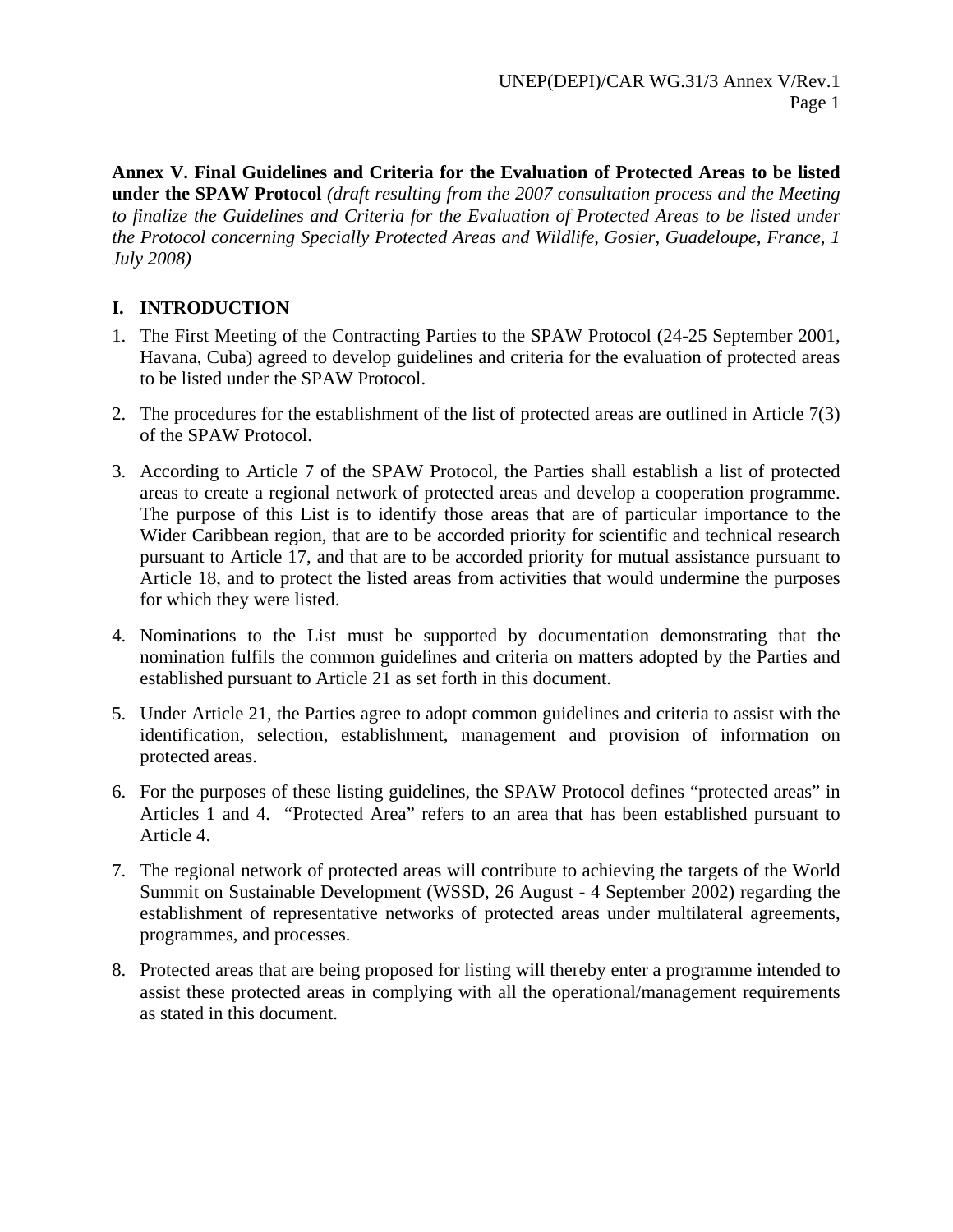### **A. General Principles**

In establishing the SPAW List of Protected Areas, the Parties will be guided by the following general principles:

- I. The List of Protected Areas shall comprise areas protected in order to sustain the natural resources of the Wider Caribbean region, and to encourage ecologically sound and appropriate use, understanding and enjoyment, pursuant to SPAW Article 4.
- II. Such areas shall contribute to:
	- Protecting and preserving areas, habitats and species with special ecological, cultural and socio-economic values;
	- Preventing species from becoming endangered or threatened, in accordance with SPAW Articles 4.2(b), 3.3, and 10.1 and
	- Providing for the special needs of threatened, endangered, endemic or migratory species, in particular those species in Annexes I, II and III.
- III. The Protected Areas will together form a network, which will contribute to the effective conservation of the natural heritage of the Caribbean.
- IV. The Parties shall develop co-operative agreements on bilateral and multilateral bases in the field of conservation and management of natural areas to promote the effectiveness of the network. The network will be used as a tool to promote regional and international cooperation in relation to complementary environmental treaties, consistent with the SPAW criteria and listing process.
- V. The network should ultimately comprise a comprehensive and representative system of protected areas in the Wider Caribbean region, across all bioregions and across the range of ecosystems within each bioregion.
- VI. No limit is imposed on the total number of areas included in the List nor on the number of areas any individual Party can propose for inscription.
- VII. The areas will be selected on a scientific, technical, cultural and socio-economic basis and included in the List based on the criteria set out below.
- VIII. Areas proposed for listing must have in place legal, institutional and management frameworks for the protection and conservation of their natural features.
- IX. The network should contribute to the adaptation and mitigation of the impact of global climate change to the extent possible. The protection of the range of functional habitats within the eco-region should be able to enhance the adaptation of species as climatic conditions alter and to increase the resilience of the ecoregion.
- X. Any area to be included in the list of protected areas recognized by the SPAW Protocol must fulfil the requirements of the SPAW Protocol, and conform to the following guidelines and criteria: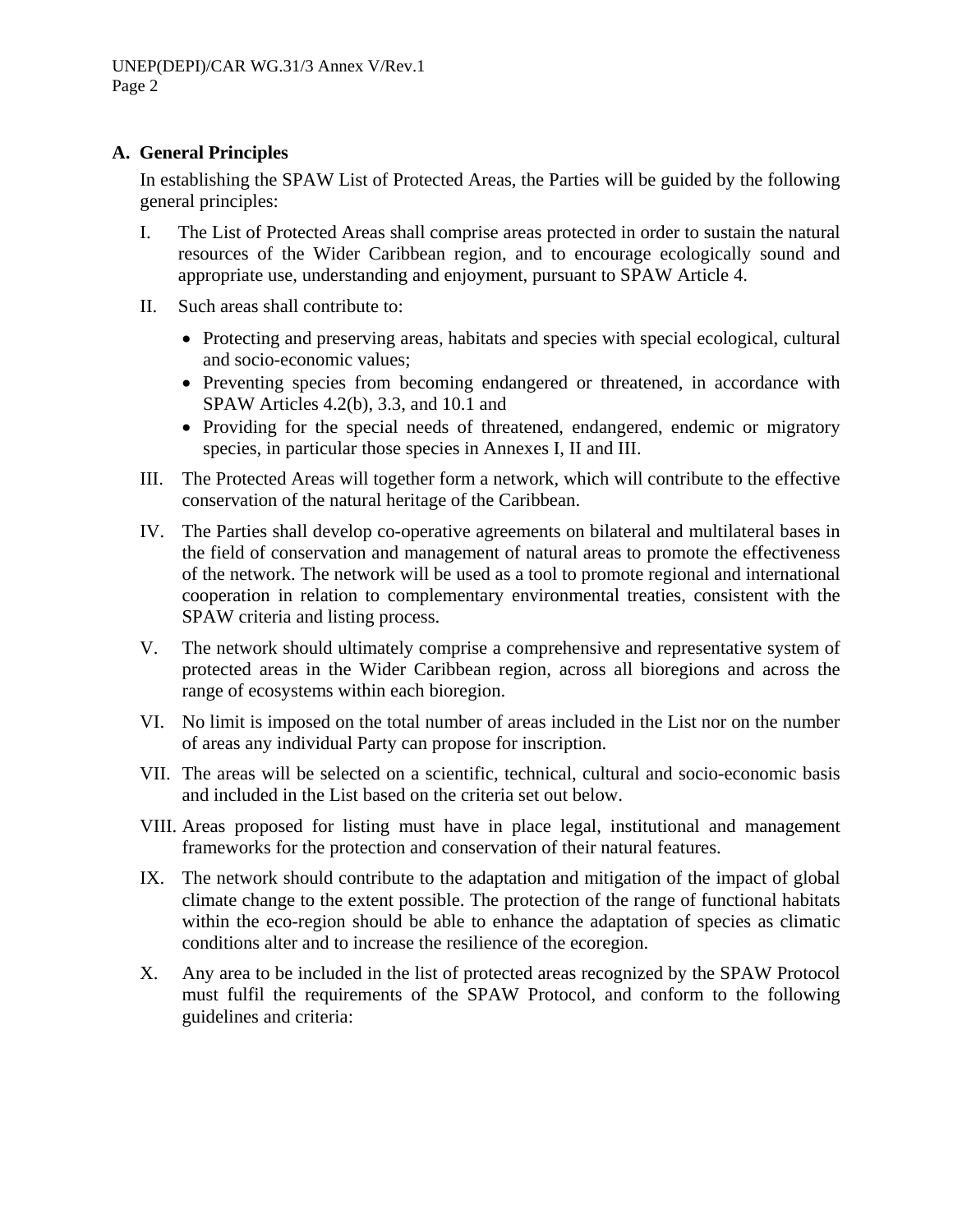### **B. Ecological, Cultural and Socio-Economic Criteria**

Only protected areas established consistent with Article 4 will be considered for inclusion on the List. Article 4 states that protected areas shall be established with a view to sustaining the natural resources of the Wider Caribbean region, and encouraging ecologically sound, and appropriate use, understanding, and enjoyment of these areas, in accordance with the objectives and characteristics of each of them.

A Protected Area must conform to at least one of the Ecological Criteria and, where applicable, to at least one<sup>1</sup> of the Cultural and Socio-Economic Criteria. Where the Protected Area additionally fulfils several of the desirable criteria, the case for its inclusion in the List is strengthened.

It must also be adequate to the long-term conservation of the elements for which it seeks to be listed.

#### **Ecological Criteria**

- a) Representativeness The area includes physiographic features, populations of species, habitats and ecosystem types or ecological processes that are representative of the country, region or eco-region.
- b) Conservation value- The area contributes to the conservation, including management, of the species, subspecies or populations of flora and fauna present in it, either as permanent residents, or during some life cycle stages, with the objective of preserving them as functioning members of their ecological communities, and preventing them from becoming threatened or endangered, both locally and throughout their range.
- c) Rarity The area conserves unique or rare species, habitats, or ecosystems. An area or ecosystem is rare if it is among the few of its kind in the country or Wider Caribbean region or has been seriously depleted across its range. The area may contain habitats that occur in a limited area, or rare, endemic, threatened or endangered species that are geographically restricted in their distribution.
- d) Naturalness (Level of disturbance) The area has to a high degree been protected from or has not been subjected to, human-induced change, and the natural environment is thus relatively free from biophysical disturbance caused by human influence.
- e) Critical habitats The area contains populations, habitats or ecosystems that are critical to the survival and/or recovery of endangered, threatened or endemic species, or to species listed in Annex I, II or III of the Protocol.
- f) Diversity The area contains the variety or richness of species, communities, ecosystems, landscapes, seascapes and genetic diversity necessary for its long-term viability and integrity. This criterion is especially applicable where the area provides habitat for endangered, threatened, endemic and/or migratory species, and species listed in the Annexes to the Protocol.
- g) Connectivity/coherence –The area is adjacent to or ecologically connected to another protected area, or is within an ecological or biological corridor, and thus contributes to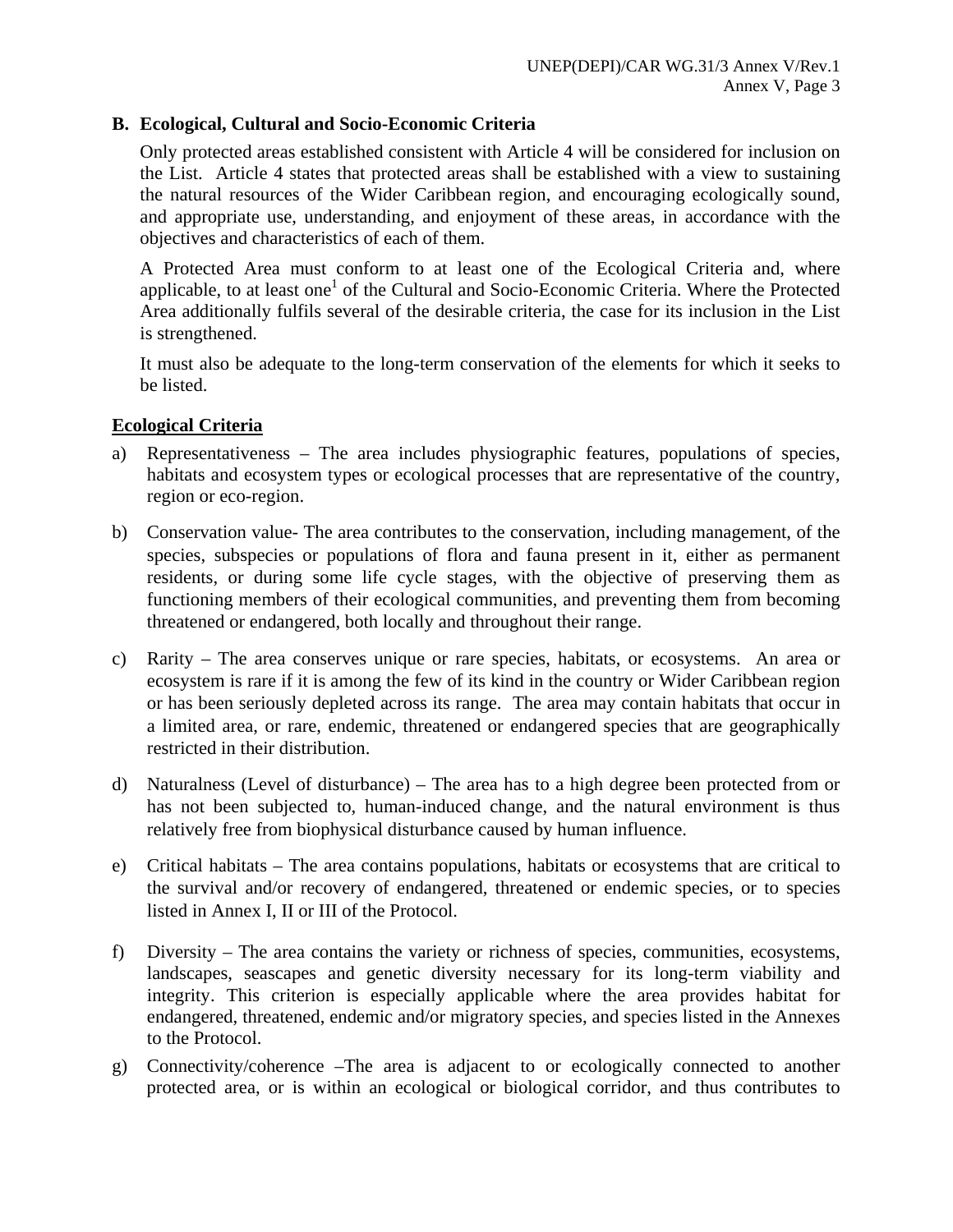maintaining the ecological integrity of the Wider Caribbean region. This can apply for Protected Areas within one country or which transcend political boundaries.

h) Resilience – The area contains biological components (habitats, species populations) that have demonstrated the ability to recover from disturbances in a reasonable timeframe, or are naturally resistant to threats, such as climate change, and the protection of such areas enhances the recovery of damaged ecosystems elsewhere in the eco-region by providing a source of larvae and juveniles.

### **Cultural and Socio-Economic Criteria**

- a) Productivity The protected area helps conserve, maintain or restore natural processes that contribute to increasing the abundance of natural resources used by humans, and consequently contribute to regional sustainable development.
- b) Cultural and traditional use The protected area **has** a special value in a regional context for the conservation, maintenance or restoration of the productivity and biological integrity of natural resources that provide for sustainable traditional or cultural activities, such as those of indigenous communities.
- c) Socio-economic benefits The protected area **has** special value in a regional context for the conservation, maintenance or restoration of the productivity and biological integrity of natural resources that provide for economic or social benefits of user groups such as subsistence fishermen and rural communities, or economic sectors such as tourism.

### **C. Protection, Planning and Management Measures**

The protected area **must** be subject to a legal framework, guaranteeing its effective longterm protection, in conformity with the Party's national legislation and international law, and consistent with the SPAW Protocol, including Articles 3, 4, 5 and 6.

Any protected area to be listed **must** have a management framework and implementing mechanisms that conform to the following:

- I. Management framework
	- a) The protected area **must** have a management framework that has been adopted by the Party and specifies the legal and institutional framework and protection measures applicable to the area consistent with Article 6 of the Protocol.
	- b) The protected area **must** have a functional management body with the authority and means to implement the framework.
	- c) Conservation and management objectives for the area **must** be clearly defined in nomination documentation, management guidelines and the management framework and be implemented in a manner consistent with Article 5.2.
	- d) The protected area management framework **should,** where possible, be integrated within the larger planning framework of the Party.
	- e) The planning, management and enforcement measures identified **should** be based on available traditional, scientific, technical and management–oriented knowledge and information. The management framework **should** have programmes to address shortcomings in knowledge and information.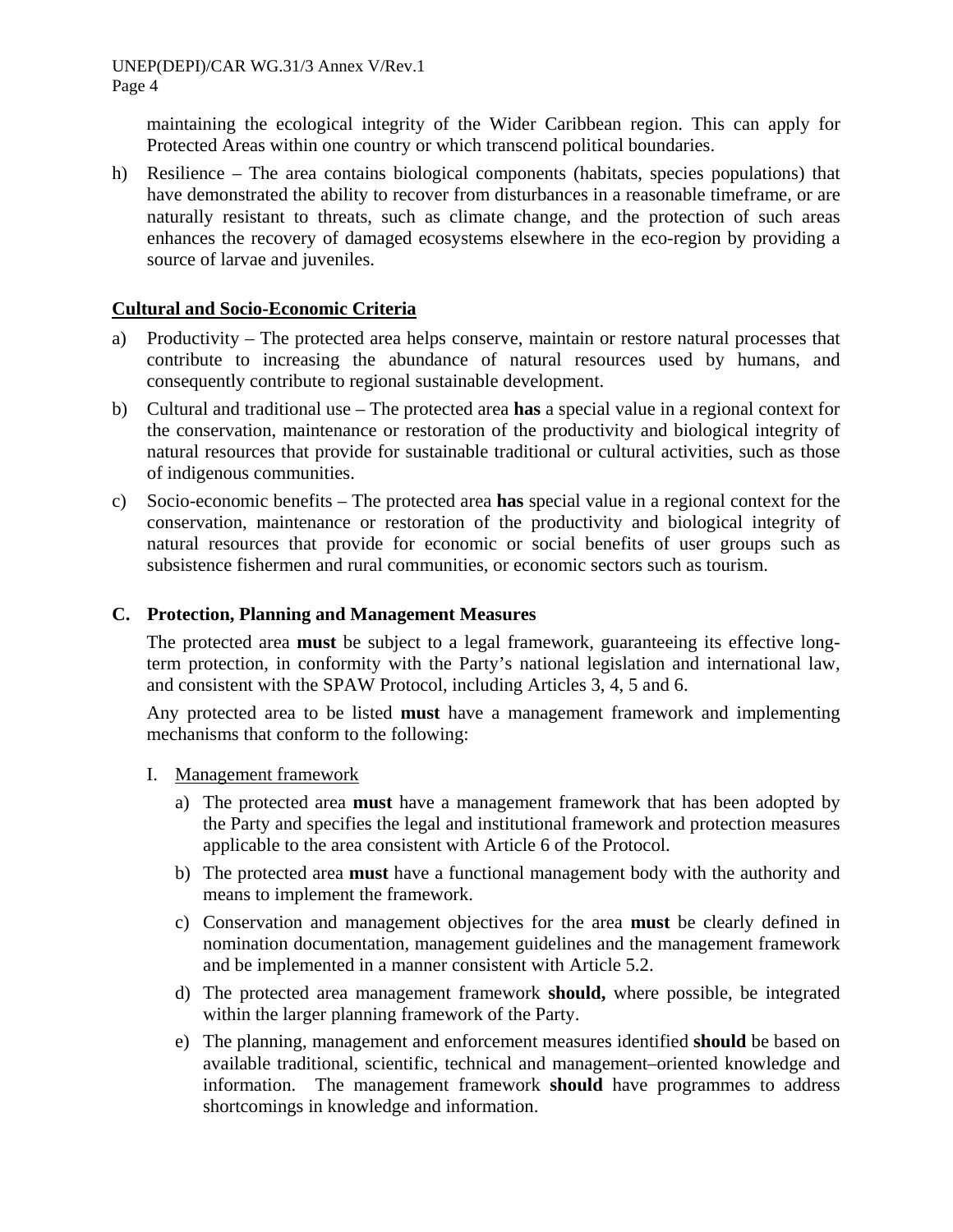II. Evaluation

The framework **must** include appropriate indicators to measure management success, pursuant to Article 6.2(c).

**NOTE:** For the reporting procedure, and in order to promote cooperation, documentation should demonstrate that the Party concurs with the participation of the listed area in the cooperation programme pursuant to Article 7.

#### III. Stakeholders

The relevant stakeholders and local communities **should** be involved through inclusive and participatory processes in the planning and management of the protected area as appropriate. This participatory process **should** include institutional arrangements for the effective participation and empowerment of stakeholders and local communities.

#### IV. Implementation Mechanism

- a) With regard to the characteristics specific to each area, the management framework should address those measures cited in Article 5.2 relevant to (1) the goals, objectives and specific threats at that particular area and (2) those that are within the scope of the management framework.
- b) The management framework should address public awareness and education programmes for users, decision-makers and the public to enhance their appreciation and understanding of protected areas and of the objectives for which they were established, and enable them to participate in planning and management, as appropriate.
- c) The protected area must benefit from research and monitoring programme allowing the assessment of the effectiveness of the management framework in achieving the relevant conservation goals. The programme should use appropriate indicators to evaluate the impact of conservation measures on the status of species populations, habitats and ecological processes, within the protected area and its surroundings, as well as the impact of the management plan on the local human communities.

## V. Management Effectiveness

The Party **must** demonstrate that the protected area management framework is adequate to achieve the biophysical and socioeconomic objectives that the Party has established for a particular area.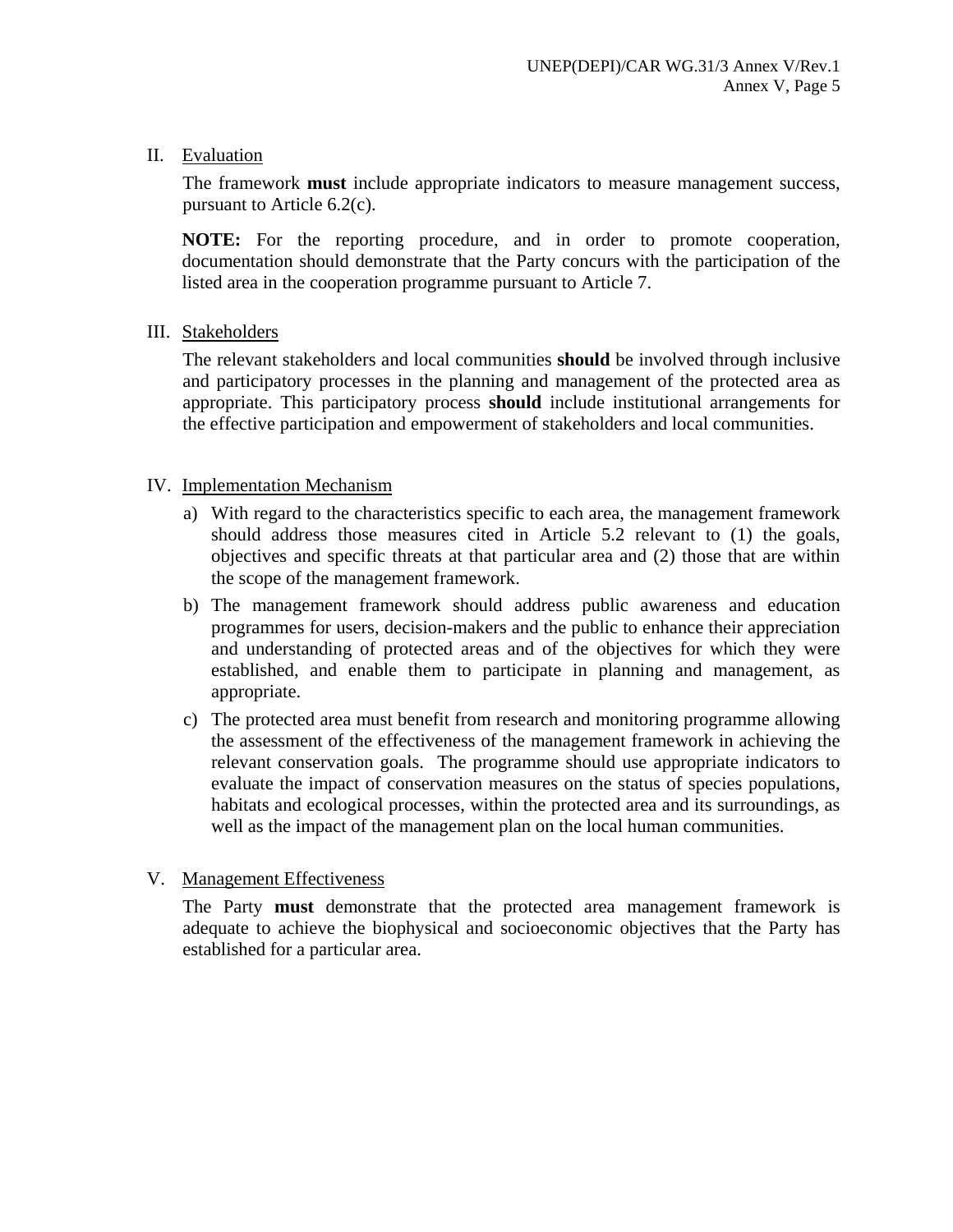### **D. Procedure for the nominations and for Listing and Delisting 1**

- In accordance with Article  $7(3)$ , each Party shall submit an inventory of protected areas, over which it exercises sovereignty, or sovereign rights or jurisdiction, which are suitable for inclusion in the list of protected areas under SPAW, and in keeping with these guidelines and criteria.
- Each Party making a nomination shall provide the secretariat, for subsequent distribution to the STAC, with the necessary supporting documentation, including in particular, the information noted in Article 19(2), clearly specifying boundaries with supporting maps, the completed, as appropriate, "Annotated Format for the Presentation Reports for the Areas Proposed for Inclusion in the SPAW List "(UNEP(DEC)/CAR WG.29/4Rev.1) and a detailed presentation of the criteria for which the site is presented referring to Section B. "Ecological, Cultural and Socio-Economic Criteria".
- The nomination for inclusion of an area or areas in the SPAW Protected Areas List will be assessed by the STAC according to the Protocol Provisions and the criteria set out in Sections 1A, 1B, and 1C of this document. To this end, the STAC may request assistance of the SPAW RAC in applying a standard evaluation process which may include external review, as appropriate. Parties should attach a summary to their evaluation documents when

submitting it to the secretariat.

 $\overline{a}$ 

- On the basis of the inventories submitted by the Parties, and the evaluation made by STAC, with the assistance of the SPAW RAC if requested, the secretariat shall present an updated list of protected areas to the COP for consideration of final listing.
- The inclusion of a site under the List requires the consent of the Party concerned.
- The Party concerned may propose at any time to withdraw any of its sites under the List. The proposal of withdrawal shall be made by an instrument in writing. The secretariat shall subsequently inform the other Parties of such proposal.
- Every 5 years from the inscription in the List, Parties shall report to the STAC through the secretariat regarding any changes in the status of their listed protected areas pursuant to Articles 15, 19 and 20. Using this information, the STAC shall evaluate and review the List of Protected Areas pursuant to Article 15(2), using the criteria set out in sections 1A, 1B, and 1C of this document, and applying a standard evaluation process, which may include external review, as appropriate. Based on this evaluation, the STAC may take one or more of the following steps:
	- a) it may decide that no protected areas changed significantly in status and advise that no further action should be taken;

<sup>&</sup>lt;sup>1</sup> Adapted from the last version of the Guidelines (UNEP(DEC)/CAR IG.25/3), the Working Group discussions, and the "Convention concerning the protection of world cultural and natural heritage - Paris, 16/11/1972"